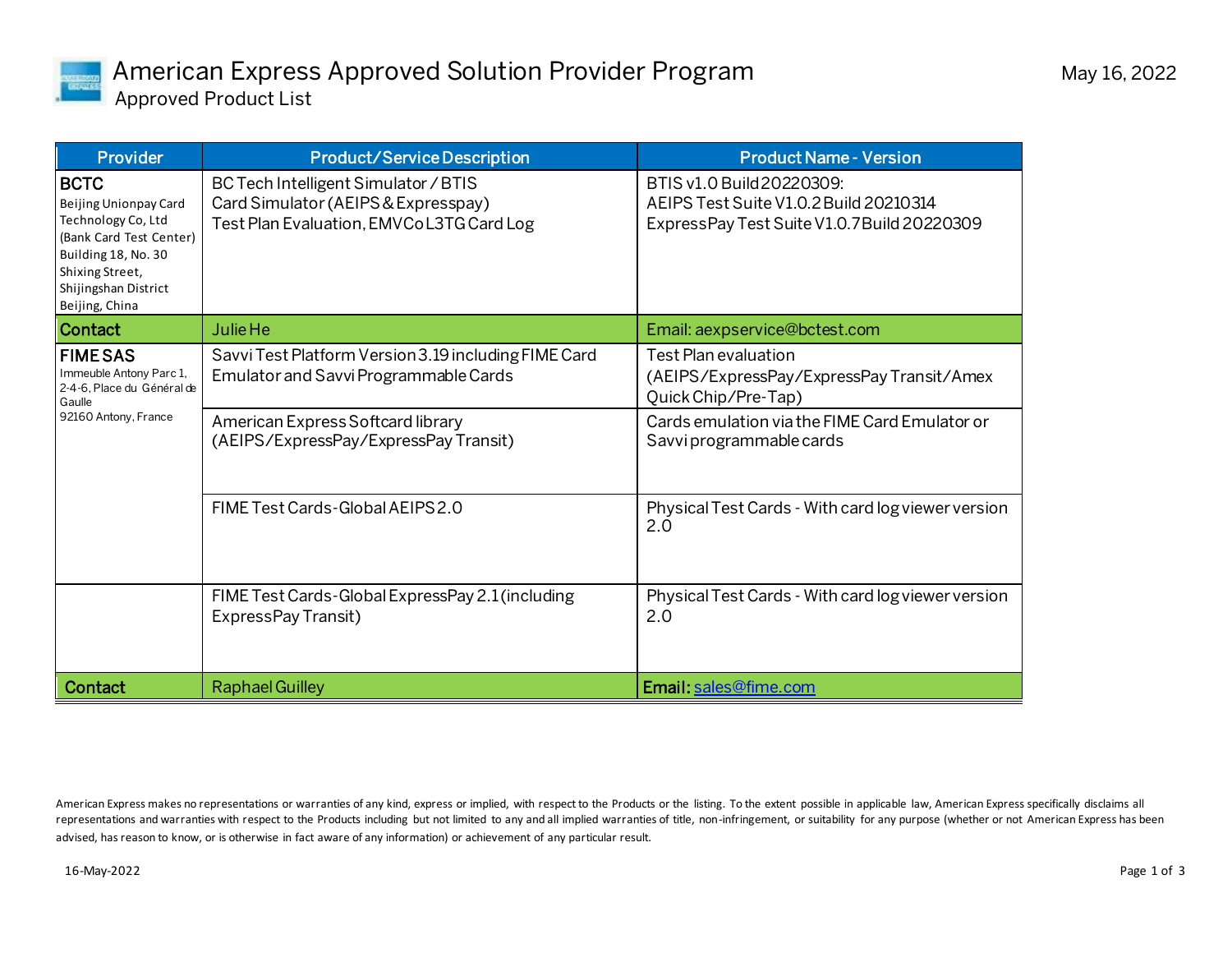

| <b>Provider</b>                                                                                                       | <b>Product/Service Description</b>                                                                                                                                           | <b>Product Name - Version</b>                                                                                                                                                  |
|-----------------------------------------------------------------------------------------------------------------------|------------------------------------------------------------------------------------------------------------------------------------------------------------------------------|--------------------------------------------------------------------------------------------------------------------------------------------------------------------------------|
| FIS Open Test<br><b>Solutions</b><br>(formerly<br>Clear <sub>2Pay</sub> )<br>De Kleetlaan 6A, 1831<br>Diegem, Belgium | Card Simulator (AEIPS/Expresspay)<br>AMEX Card Terminal Log                                                                                                                  | American Express AEIPS 6.4 Terminal Test Suite<br>American Express AEIPS Quick Chip 1.2 Terminal<br>Test Suite<br>American Express Expresspay EP4.0-3.0 Terminal<br>Test Suite |
|                                                                                                                       | Host Simulator (AEIPS/Expresspay)<br>(For pre-certification use only)                                                                                                        | AMEX GCAG ISO - April 2016 16.4.2                                                                                                                                              |
| Contact                                                                                                               | Agnieszka Szymanska                                                                                                                                                          | Email: agnieszka.szymanska@fisglobal.com                                                                                                                                       |
|                                                                                                                       |                                                                                                                                                                              |                                                                                                                                                                                |
| Galitt<br>Galitt - SOPRA STERIA<br>1 Rue Serpentine<br>92903 Paris La Défense<br>France                               | Card Simulator (AEIPS/Expresspay/AmexQuick<br>Chip/Amex Pre-Tap)<br>Test Plan Evaluation (AEIPS/Expresspay/Amex Quick<br>Chip/Amex Pre-Tap)<br><b>AMEX Card Terminal Log</b> | KaNestICC v7.40.00:<br>AEIPS_TTSv2.05.07<br>Expresspay_TTSv1.03.01<br>AmexPreTap_TTS v1.01.06                                                                                  |
|                                                                                                                       | Host Simulator (AEIPS, Quick Chip, Expresspay, Pre-tap)<br>(For pre-certification use only)                                                                                  | AMEX GCAG Test Suite v1.02.09                                                                                                                                                  |

American Express makes no representations or warranties of any kind, express or implied, with respect to the Products or the listing. To the extent possible in applicable law, American Express specifically disclaims all representations and warranties with respect to the Products including but not limited to any and all implied warranties of title, non-infringement, or suitability for any purpose (whether or not American Express has been advised, has reason to know, or is otherwise in fact aware of any information) or achievement of any particular result.